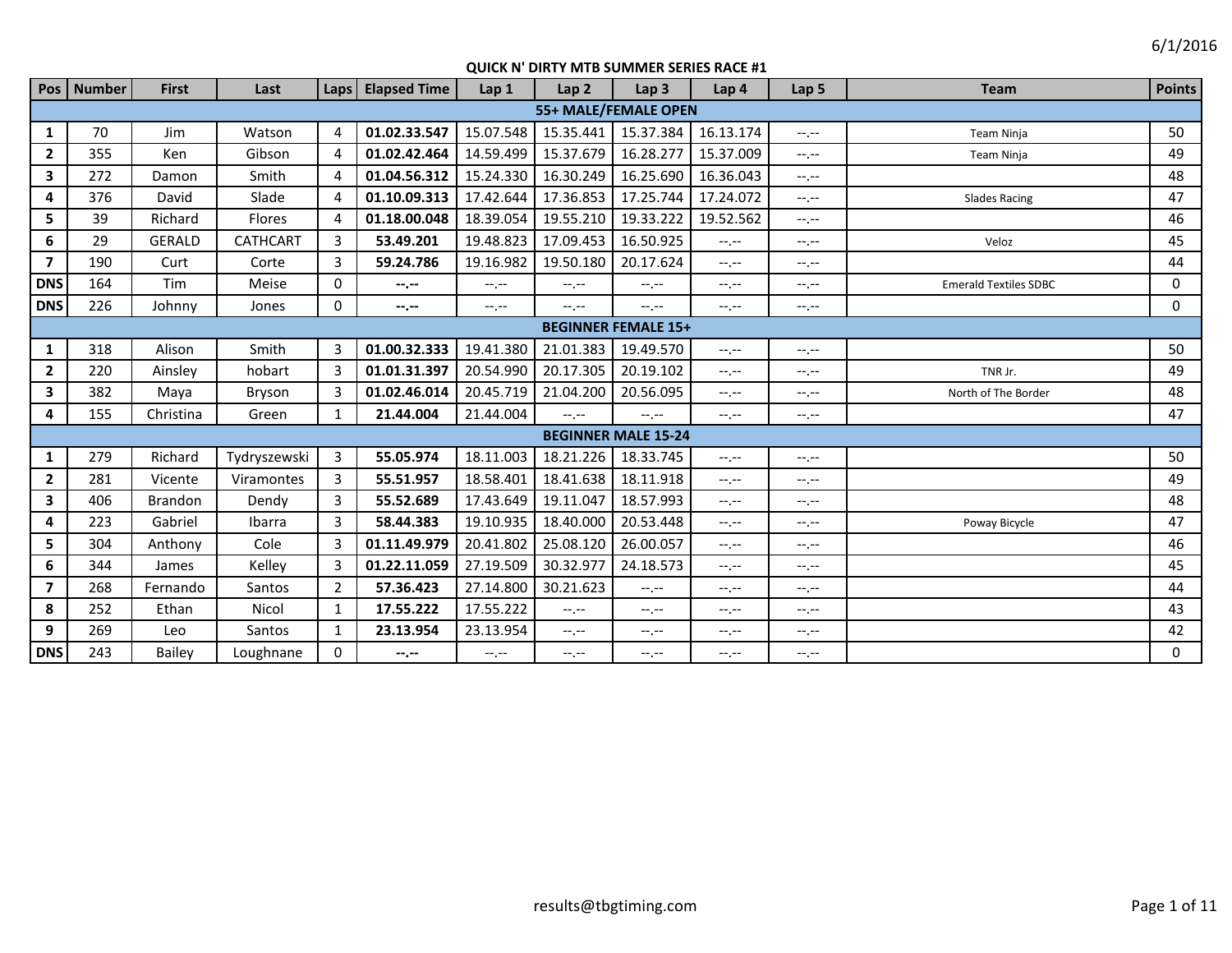|                | Pos   Number | <b>First</b>  | Last          | Laps     | <b>Elapsed Time</b> | Lap <sub>1</sub> | Lap <sub>2</sub> | Lap <sub>3</sub>           | Lap 4            | Lap <sub>5</sub> | <b>Team</b>           | <b>Points</b> |
|----------------|--------------|---------------|---------------|----------|---------------------|------------------|------------------|----------------------------|------------------|------------------|-----------------------|---------------|
|                |              |               |               |          |                     |                  |                  | <b>BEGINNER MALE 25-36</b> |                  |                  |                       |               |
| $\mathbf{1}$   | 246          | Paul          | Mason         | 3        | 44.19.270           | 14.20.661        | 14.51.429        | 15.07.180                  | $-1 - 1 - 1 = 0$ | $-1$ , $-1$      |                       | 50            |
| $\mathbf{2}$   | 306          | German        | Verduzco      | 3        | 46.05.008           | 14.50.118        | 15.40.608        | 15.34.282                  | $-1 - 1 - 1 = 0$ | $-1 - 1 - 1 = 0$ |                       | 49            |
| 3              | 228          | francis       | juan          | 3        | 47.47.434           | 15.15.145        | 16.37.124        | 15.55.165                  | $-1$ , $-1$      | $-1$ , $-1$      |                       | 48            |
| 4              | 362          | Gabriel       | Ortega        | 3        | 48.26.190           | 16.49.645        | 15.53.206        | 15.43.339                  | $-1$ , $-1$      | $-1 - 1 - 1 = 0$ |                       | 47            |
| 5              | 361          | lan           | Hatton        | 3        | 49.02.868           | 15.44.381        | 16.35.807        | 16.42.680                  | $-1$ , $-1$      | $-1 - 1 - 1 = 0$ | <b>BikeBling</b>      | 46            |
| 6              | 171          | Benjamin      | Zavadil       | 3        | 51.00.893           | 17.04.377        | 16.58.811        | 16.57.705                  | $-1$ , $-1$      | $-1 - 1 - 1 = 0$ |                       | 45            |
| $\overline{7}$ | 343          | <b>Isreal</b> | <b>Bohtle</b> | 3        | 51.35.795           | 16.30.606        | 17.26.748        | 17.38.441                  | $-1$ , $-1$      | $-1$ , $-1$      | Poway Bicycles        | 44            |
| 8              | 249          | <b>Brian</b>  | Mendenhall    | 3        | 52.23.551           | 16.38.630        | 17.59.993        | 17.44.928                  | $-1 - 1 - 1 = 0$ | $-1 - 1 - 1 = 0$ | <b>Linked Cycling</b> | 43            |
| 9              | 176          | ryan          | anderson      | 3        | 52.32.315           | 18.12.179        | 16.48.803        | 17.31.333                  | $-1 - 1 - 1 = 0$ | $-1 - 1 - 1 = 0$ |                       | 42            |
| 10             | 372          | Kenyon        | <b>Hoss</b>   | 3        | 52.58.778           | 17.13.595        | 17.52.091        | 17.53.092                  | $-1 - 1 - 1 = 0$ | $-1 - 1 - 1 = 0$ |                       | 41            |
| 11             | 409          | Paul          | Greco         | 3        | 53.16.867           | 17.00.942        | 18.01.166        | 18.14.759                  | $-1$ , $-1$      | $-1 - 1 - 1 = 0$ |                       | 40            |
| 12             | 250          | Keith         | Murray        | 3        | 53.20.705           | 16.50.994        | 18.29.000        | 18.00.711                  | $-1 - 1 - 1 = 0$ | $-1$ , $-1$      | Edison Cycle Co.      | 39            |
| 13             | 175          | Derek         | Anderson      | 3        | 53.54.012           | 16.51.255        | 18.21.285        | 18.41.472                  | $-1$ , $-1$      | $-1 - 1 - 1 = 0$ |                       | 38            |
| 14             | 54           | William       | Porter        | 3        | 55.45.268           | 17.53.360        | 18.51.511        | 19.00.397                  | $-1$ , $-1$      | $-1$ , $-1$      |                       | 37            |
| 15             | 407          | Sean          | Dendy         | 3        | 55.48.609           | 18.00.364        | 19.14.562        | 18.33.683                  | $-1$ , $-1$      | $-1 - 1 - 1 = 0$ |                       | 36            |
| 16             | 242          | Arin          | Loudon        | 3        | 57.56.528           | 19.28.345        | 18.55.375        | 19.32.808                  | $-1$ , $-1$      | $-1 - 1 - 1 = 0$ | Poway Bicycle         | 35            |
| 17             | 300          | Rory          | Green         | 3        | 01.00.52.280        | 19.38.863        | 20.00.109        | 21.13.308                  | $-1$ , $-1$      | $-1$ , $-1$      |                       | 34            |
| 18             | 310          | Dustin        | Willey        | 3        | 01.02.04.440        | 19.12.556        | 21.11.168        | 21.40.716                  | $-1$ , $-1$      | $-1$ , $-1$      |                       | 33            |
| 19             | 258          | Cameron       | Pfizenmeier   | 3        | 01.02.14.567        | 21.08.203        | 20.22.000        | 20.44.364                  | $-1$ , $-1$      | $-1 - 1 - 1 = 0$ |                       | 32            |
| 20             | 401          | Isaac         | Custer        | 1        | 15.43.910           | 15.43.910        | $-1$ , $-1$      | $-1$ , $-1$                | $-1$ , $-1$      | $-1 - 1 - 1 = 0$ |                       | 31            |
| <b>DNS</b>     | 180          | Edgar         | Baltierrez    | $\Omega$ | --.--               | $-1 - 1 - 1 = 0$ | $-1$ , $-1$      | $-1$ , $-1$                | $-1$ , $-1$      | $-1 - 1 - 1 = 0$ |                       | 0             |
| <b>DNS</b>     | 330          | Dan           | Stoner        | $\Omega$ | --.--               | $-1$ , $-1$      | $-1$ , $-1$      | $-1 - 1 - 1 = 0$           | $-1 - 1 - 1 = 0$ | $-1 - 1 - 1 = 0$ |                       | 0             |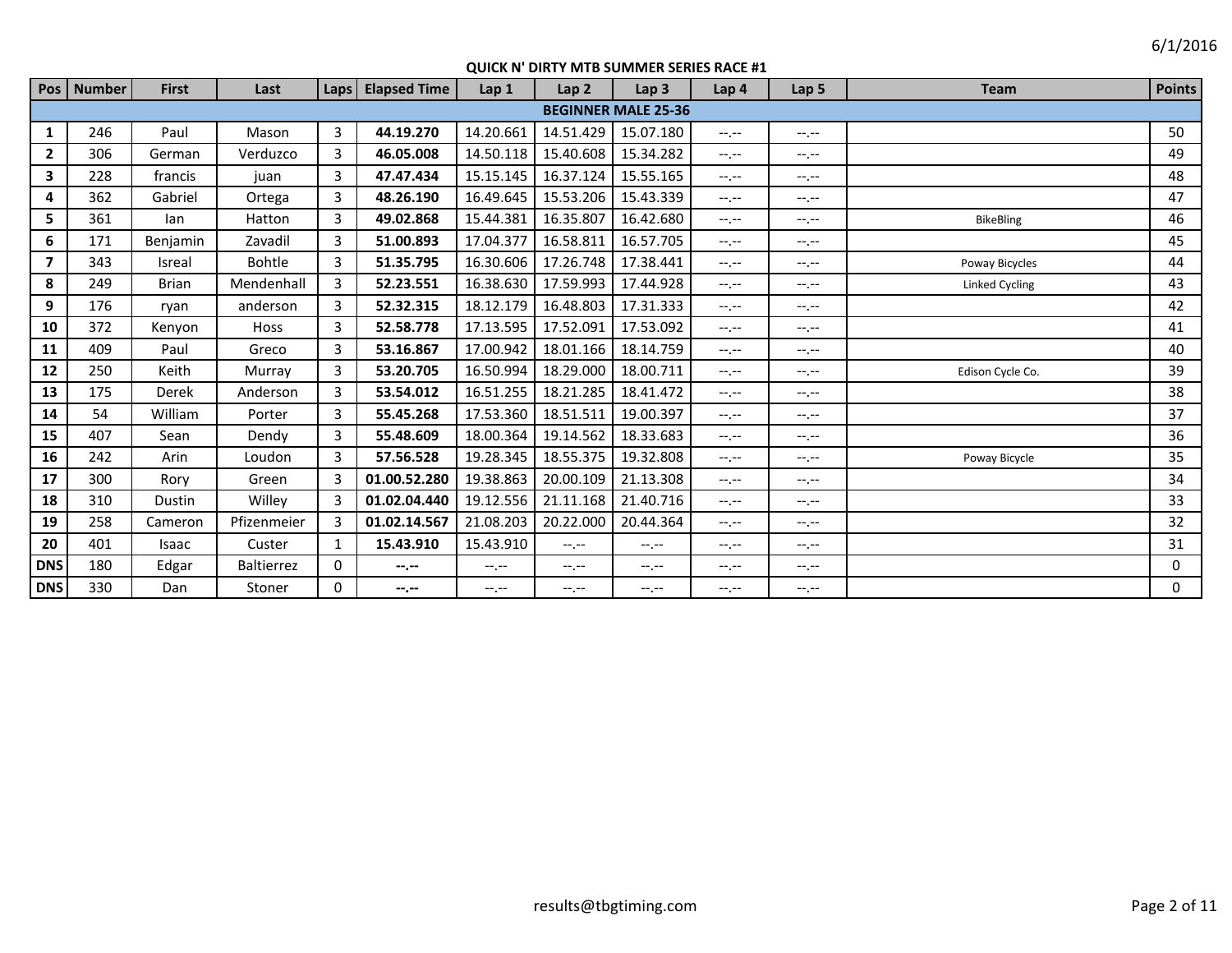| Pos            | <b>Number</b> | <b>First</b> | Last     | Laps           | <b>Elapsed Time</b> | Lap <sub>1</sub> | Lap <sub>2</sub> | Lap <sub>3</sub>           | Lap 4                       | Lap <sub>5</sub> | <b>Team</b>                   | <b>Points</b> |
|----------------|---------------|--------------|----------|----------------|---------------------|------------------|------------------|----------------------------|-----------------------------|------------------|-------------------------------|---------------|
|                |               |              |          |                |                     |                  |                  | <b>BEGINNER MALE 37-48</b> |                             |                  |                               |               |
| 1              | 417           | Jonathan     | Knight   | 3              | 46.02.370           | 14.52.647        | 15.23.621        | 15.46.102                  | $-1$ , $-1$                 | $-1$             | Cracka Cr3w                   | 50            |
| $\overline{2}$ | 206           | Jason        | Findahl  | 3              | 46.44.947           | 15.06.592        | 15.37.902        | 16.00.453                  | $-1$                        | $-1, -1$         | Red Zone Racing               | 49            |
| $\mathbf{3}$   | 391           | Jason        | Liebe    | 3              | 48.52.257           | 16.55.683        | 15.42.321        | 16.14.253                  | $-1, -1$                    | $-1, -1$         |                               | 48            |
| 4              | 150           | <b>Brian</b> | Bonnell  | 3              | 49.55.883           | 16.08.037        | 16.39.007        | 17.08.839                  | $-1, -1$                    | $-1, -1$         |                               | 47            |
| 5.             | 63            | Russell      | Simpson  | 3              | 50.05.900           | 16.03.704        | 17.06.259        | 16.55.937                  | $-1, -1$                    | $-1, -1$         | Team Ninja                    | 46            |
| 6              | 305           | Steven       | Tom      | 3              | 50.08.606           | 15.56.914        | 17.03.297        | 17.08.395                  | $-1$ . $-1$                 | $-1, -1$         |                               | 45            |
| $\overline{7}$ | 189           | Jonathan     | Collins  | 3              | 50.43.544           | 16.41.180        | 17.11.329        | 16.51.035                  | $-1, -1$                    | $-1$             | Linked Cycling San Diego      | 44            |
| 8              | 214           | James        | Hansen   | 3              | 52.23.643           | 16.54.205        | 17.46.933        | 17.42.505                  | $\leftarrow$ , $\leftarrow$ | $-1, -1$         |                               | 43            |
| 9              | 320           | Joey         | Yates    | 3              | 52.27.703           | 16.47.195        | 17.44.340        | 17.56.168                  | $-1, -1$                    | $--, --$         |                               | 42            |
| 10             | 262           | Marco        | Prima    | $\overline{3}$ | 53.03.143           | 16.39.967        | 17.41.453        | 18.41.723                  | $-1, -1$                    | $-1, -1$         | Team Ninja                    | 41            |
| 11             | 348           | Matthew      | Kogan    | 3              | 53.19.668           | 16.52.425        | 17.52.488        | 18.34.755                  | $-1, -1$                    | $-1, -1$         |                               | 40            |
| $12$           | 247           | Erich        | McCoy    | $\overline{3}$ | 55.10.496           | 18.13.424        | 18.20.987        | 18.36.085                  | $\leftarrow$ , $\leftarrow$ | $-1, -1$         |                               | 39            |
| 13             | 284           | anthony      | wheeler  | 3              | 55.30.000           | <b>NLD</b>       | <b>NLD</b>       | <b>NLD</b>                 | $-1, -1$                    | $-1, -1$         |                               | 38            |
| 14             | 208           | Victor       | Fox      | 3              | 55.36.058           | 17.00.828        | 18.43.075        | 19.52.155                  | $-1$ . $-1$                 | $-1, -1$         |                               | 37            |
| 15             | 278           | Shawn        | Tweedy   | 3              | 55.40.296           | 17.47.465        | 18.58.602        | 18.54.229                  | $-1, -1$                    | $-1, -1$         |                               | 36            |
| 16             | 350           | Rick         | Lombardi | 3              | 56.00.307           | 18.46.706        | 18.26.776        | 18.46.825                  | $-1, -1$                    | $--, --$         |                               | 35            |
| 17             | 319           | Scott        | Perkins  | 3              | 56.57.832           | 18.25.075        | 19.08.943        | 19.23.814                  | $-1$ .                      | $-1 - 1 - 1 = 0$ | D 37 MTB Crew Fullerton Bikes | 34            |
| 18             | 221           | craig        | hobart   | 3              | 57.58.691           | 18.44.895        | 19.47.790        | 19.26.006                  | $-1, -1$                    | $-1, -1$         | <b>TNR</b>                    | 33            |
| 19             | 365           | Chris        | Egan     | 3              | 58.38.972           | 19.31.885        | 19.35.483        | 19.31.604                  | $-1$ , $-1$                 | $-1 - 1 - 1 = 0$ |                               | 32            |
| 20             | 366           | Pete         | McAfee   | 3              | 58.40.024           | 18.46.079        | 20.08.157        | 19.45.788                  | $-1$ , $-1$                 | $-1, -1$         |                               | 31            |
| 21             | 241           | Luis         | Liera    | 3              | 58.44.387           | 19.06.013        | 20.01.972        | 19.36.402                  | $-1 - 1 - 1 = 0$            | $-1 - 1 - 1 = 0$ | LifeProof                     | 30            |
| 22             | 209           | Steven       | Giroux   | 3              | 59.13.459           | 19.32.627        | 20.41.167        | 18.59.665                  | $-1$ , $-1$                 | $-1, -1$         |                               | 29            |
| 23             | 219           | Kevin        | Hess     | 3              | 01.00.39.298        | 18.50.526        | 20.29.732        | 21.19.040                  | $-1$ , $-1$                 | $-1, -1$         |                               | 28            |
| 24             | 354           | <b>Brian</b> | Cosgrove | 3              | 01.01.42.399        | 20.15.436        | 20.35.641        | 20.51.322                  | $-1$ , $-1$                 | $-1$ , $-1$      |                               | 27            |
| 25             | 313           | Micheal      | Davis    | $\overline{3}$ | 01.02.19.037        | 20.03.884        | 21.29.904        | 20.45.249                  | $-1$ . $-1$                 | $-1, -1$         |                               | 26            |
| 26             | 254           | Oliver       | Oco      | 3              | 01.03.17.955        | 21.19.699        | 20.45.103        | 21.13.153                  | $-1, -1$                    | $-1, -1$         |                               | 25            |
| 27             | 216           | <b>Brent</b> | Heemstra | 3              | 01.06.01.602        | 21.01.554        | 23.39.270        | 21.20.778                  | $-1, -1$                    | $-1, -1$         | Haro                          | 24            |
| 28             | 229           | scott        | kelley   | 3              | 01.07.14.161        | 21.17.201        | 23.00.894        | 22.56.066                  | $-1, -1$                    | $-1, -1$         | So Cal Steamrollers           | 23            |
| 29             | 257           | John         | Perez    | 3              | 01.07.45.892        | 20.06.775        | 23.24.787        | 24.14.330                  | $-1, -1$                    | $-1, -1$         |                               | 22            |
| 30             | 165           | John         | Moatsos  | 3              | 01.16.30.390        | 23.30.534        | 27.32.553        | 25.27.303                  | $-1, -1$                    | $-1, -1$         |                               | 21            |
| <b>DNS</b>     | 162           | Shawn        | Lantz    | $\mathbf 0$    | $-2.7 -$            | $-1, -1$         | $-1, -1$         | $--, --$                   | $-1, -1$                    | $-1, -1$         |                               | 0             |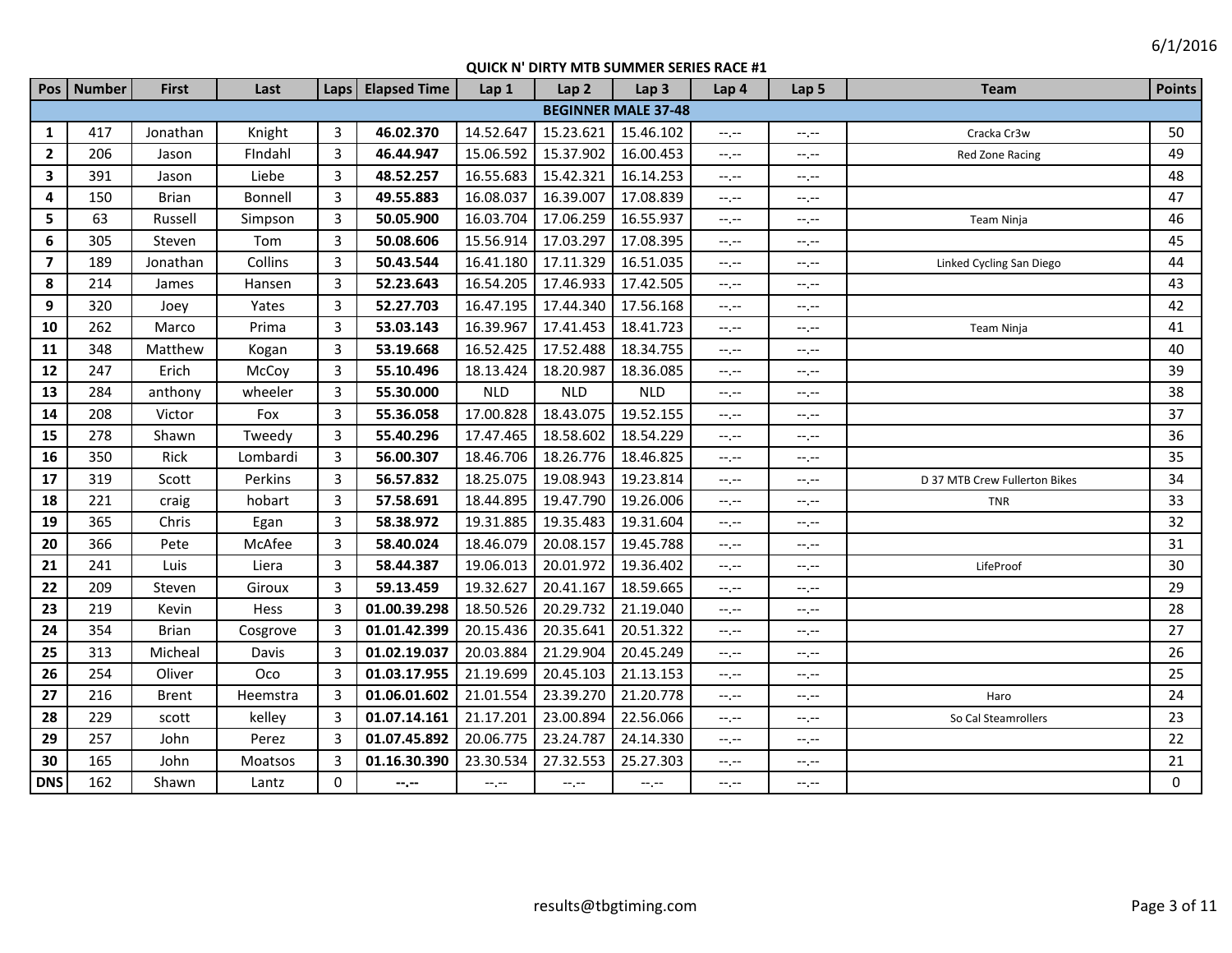|                         | Pos Number | <b>First</b> | Last         | Laps           | <b>Elapsed Time</b> | Lap 1     | Lap <sub>2</sub> | Lap <sub>3</sub>         | Lap 4            | Lap <sub>5</sub> | <b>Team</b>                       | <b>Points</b> |
|-------------------------|------------|--------------|--------------|----------------|---------------------|-----------|------------------|--------------------------|------------------|------------------|-----------------------------------|---------------|
|                         |            |              |              |                |                     |           |                  | <b>BEGINNER MALE 49+</b> |                  |                  |                                   |               |
| $\mathbf{1}$            | 347        | Jeff         | Taylor       | $\overline{3}$ | 46.07.066           | 14.55.388 | 15.35.235        | 15.36.443                | $-1$ , $-1$      | $-1$ , $-1$      | <b>Mainline Coffee</b>            | 50            |
| $\overline{2}$          | 183        | Frank        | Bayr         | 3              | 48.01.637           | 15.43.804 | 15.54.657        | 16.23.176                | $-1$ , $-1$      | $-1, -1$         | Powered by FANDA LABS             | 49            |
| $\overline{\mathbf{3}}$ | 203        | Greg         | Ferenstein   | 3              | 49.31.903           | 15.41.456 | 16.36.493        | 17.13.954                | $--, --$         | $-1$ , $-1$      | Velosport Ridebiker Alliance      | 48            |
| 4                       | 195        | Mike         | Cruden       | 3              | 49.33.303           | 16.11.833 | 16.35.114        | 16.46.356                | $-1$ , $-1$      | $-1$ , $-1$      |                                   | 47            |
| 5                       | 211        | Fabian       | Grassini     | 3              | 49.38.924           | 15.51.912 | 16.37.012        | 17.10.000                | $--, --$         | $-1, -1$         |                                   | 46            |
| 6                       | 280        | arthur       | unwin        | 3              | 50.19.276           | 15.59.315 | 16.49.546        | 17.30.415                | $-1$ , $-1$      | --.--            | GIT-IT                            | 45            |
| $\overline{7}$          | 267        | Gerardo      | Sanchez      | 3              | 51.33.671           | 18.02.280 | 16.32.697        | 16.58.694                | $-1$ , $-1$      | --.--            |                                   | 44            |
| 8                       | 412        | Matt         | Wallace      | 3              | 51.59.749           | 17.22.945 | 17.30.876        | 17.05.928                | $-1$ , $-1$      | $-1$             |                                   | 43            |
| 9                       | 299        | Toby         | Henderson    | 3              | 54.45.864           | 17.58.888 | 18.03.054        | 18.43.922                | $-1$ , $-1$      | $-1, -1$         |                                   | 42            |
| 10                      | 413        | Jeff         | Dormelley    | 3              | 57.10.411           | 18.31.163 | 19.35.590        | 19.03.658                | $-1 - 1 - 1 = 0$ | $-1$             |                                   | 41            |
| 11                      | 271        | Patrick      | Sheehan      | 3              | 01.00.04.439        | 19.34.685 | 22.20.181        | 18.09.573                | $-1$ , $-1$      | $-1$ , $-1$      |                                   | 40            |
| 12                      | 291        | Jeff         | Joye         | 3              | 01.05.38.462        | 20.53.260 | 22.22.383        | 22.22.819                | $-1$ , $-1$      | $-1 - 1 - 1 = 0$ |                                   | 39            |
| 13                      | 170        | Benjamin     | Wojcik       | -3             | 01.06.17.594        | 21.26.389 | 22.47.951        | 22.03.254                | $-1$ , $-1$      | $-1, -1$         | <b>Team Ninja</b>                 | 38            |
| 14                      | 184        | Thomas       | Beecher      | 3              | 01.12.50.672        | 22.41.807 | 22.21.148        | 27.47.717                | $--, --$         | $-1. -1$         |                                   | 37            |
| 15                      | 232        | Russell      | LaPier       | $\overline{2}$ | 53.14.516           | 24.24.094 | 28.50.422        | $-1 - 1 - 1 = 0$         | $--, --$         | $-1. -1$         |                                   | 36            |
| 16                      | 303        | Jim          | Cole         | 2              | 59.12.332           | 27.05.325 | 32.07.007        | $-1$                     | $-1, -1$         | $-1, -1$         |                                   | 35            |
| 17                      | 270        | Al           | Santos       | 1              | 23.12.485           | 23.12.485 | $-1 - 1 - 1 = 0$ | $--, --$                 | $--, --$         | $-1$             |                                   | 34            |
|                         |            |              |              |                |                     |           |                  | <b>BIG BONED 200+</b>    |                  |                  |                                   |               |
| 1                       | 205        | Todd         | Flaming      | 3              | 43.53.421           | 14.27.707 | 14.29.745        | 14.55.969                | $--, --$         | $-1, -1$         | Mainline Coffee                   | 50            |
| $\overline{2}$          | 235        | Jeff         | Laubscher    | 3              | 44.05.798           | 14.18.669 | 14.50.896        | 14.56.233                | $-1 - 1 - 1 = 0$ | $-1, -1$         |                                   | 49            |
| $\overline{\mathbf{3}}$ | 375        | Todd         | McMaster     | 3              | 45.01.575           | 14.43.747 | 15.22.302        | 14.55.526                | $--, --$         | $-1, -1$         |                                   | 48            |
| 4                       | 64         | gary         | siuzdak      | 3              | 45.10.878           | 15.05.952 | 15.22.051        | 14.42.875                | $-1, -1$         | $-1, -1$         | <b>ABR Tasco</b>                  | 47            |
| 5                       | 297        | Michael      | Ramer        | 3              | 45.50.610           | 14.45.964 | 15.26.779        | 15.37.867                | $--, --$         | $-1, -1$         |                                   | 46            |
| 6                       | 322        | Jose         | Eduardo Leon | 3              | 49.29.695           | 16.26.671 | 16.52.255        | 16.10.769                | $--, --$         | $-1. -1$         |                                   | 45            |
| $\overline{7}$          | 188        | Josh         | Ciardelli    | 3              | 50.56.874           | 16.09.031 | 17.42.432        | 17.05.411                | $-1$             | $-1, -1$         | Witches                           | 44            |
| 8                       | 224        | luis         | ibarra       | 3              | 58.31.016           | 18.23.137 | 20.21.778        | 19.46.101                | $-1 - 1 - 1 = 0$ | $-1, -1$         | Poway Bicycle & Bike Shop Del Sur | 43            |
| <b>DNS</b>              | 182        | Jack         | Barrena      | $\Omega$       | --.--               | $-1, -1$  | $-1, -1$         | $-1$ , $-1$              | $-1, -1$         | $-1, -1$         | <b>NOPE</b>                       | 0             |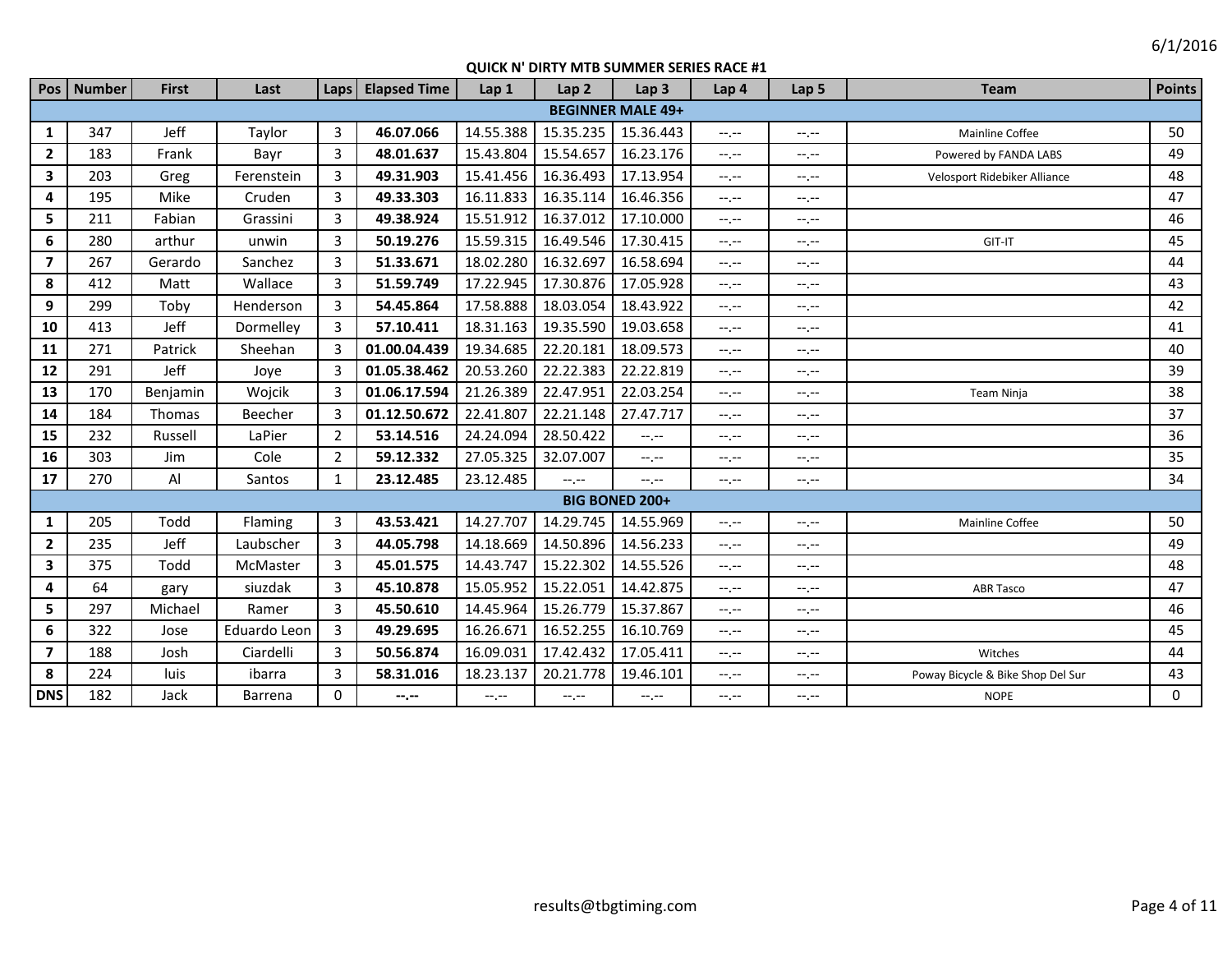| Pos                     | <b>Number</b> | <b>First</b> | Last          |                | Laps   Elapsed Time | Lap 1     | Lap <sub>2</sub> | Lap <sub>3</sub>         | Lap 4                         | Lap <sub>5</sub> | <b>Team</b>                     | <b>Points</b> |
|-------------------------|---------------|--------------|---------------|----------------|---------------------|-----------|------------------|--------------------------|-------------------------------|------------------|---------------------------------|---------------|
|                         |               |              |               |                |                     |           |                  | <b>ENDURO 15+</b>        |                               |                  |                                 |               |
| 1                       | $\mathbf{1}$  | <b>Brian</b> | Scarborough   | 3              | 41.30.773           | 13.53.967 | 14.09.181        | 13.27.625                | $--, --$                      | $-1, -1$         | <b>Stonehaus Trek</b>           | 50            |
| $\overline{2}$          | 177           | Trevor       | Anderson      | 3              | 42.21.084           | 13.52.897 | 14.09.064        | 14.19.123                | $\rightarrow$ , $\rightarrow$ | $-1, -1$         |                                 | 49            |
| $\mathbf{3}$            | 286           | Cy           | Zuidema       | 3              | 43.13.825           | 14.13.781 | 14.22.900        | 14.37.144                | --.--                         | $-1$ . $-1$      | Velosport Ridebiker Alliance    | 48            |
| 4                       | 316           | Skylar       | Arcidiancono  | $\overline{3}$ | 44.10.979           | 14.24.117 | 14.59.959        | 14.46.903                | $--, --$                      | $-1$ . $-1$      | <b>Intense Bombers</b>          | 47            |
| 5                       | 314           | Kyle         | Doyle         | $\overline{3}$ | 44.56.826           | 14.40.866 | 15.07.856        | 15.08.104                | $--, --$                      | --.--            | Better Buzz Coffee              | 46            |
| 6                       | 364           | Jens         | Raz           | $\overline{3}$ | 45.24.062           | 15.04.748 | 15.28.282        | 14.51.032                | --.--                         | --.--            |                                 | 45            |
| $\overline{\mathbf{z}}$ | 179           | Jeffrey      | Balmeo        | 3              | 45.25.780           | 15.03.055 | 15.29.134        | 14.53.591                | $-1$ , $-1$                   | $-1$ . $-1$      | Team Ninja                      | 44            |
| 8                       | 307           | Andy         | Waters        | 3              | 46.17.159           | 15.07.124 | 15.31.554        | 15.38.481                | $-1, -1$                      | $-1, -1$         |                                 | 43            |
| 9                       | 385           | Axel         | Wadlund       | 3              | 46.23.122           | 15.02.278 | 16.02.592        | 15.18.252                | $-1 - 1 - 1 = 0$              | $-1, -1$         |                                 | 42            |
| 10                      | 373           | Grant        | Morton        | 3              | 46.26.707           | 14.55.836 | 15.55.600        | 15.35.271                | --.--                         | $-1, -1$         | Baja Bound                      | 41            |
| 11                      | 380           | David        | Neth          | $\overline{3}$ | 46.27.264           | 15.25.539 | 15.34.083        | 15.27.642                | $--, --$                      | $-1$ . $-1$      |                                 | 40            |
| 12                      | 325           | Austin       | Hughey        | $\overline{3}$ | 48.35.623           | 16.15.394 | 16.07.248        | 16.12.981                | $-1, -1$                      | --,--            |                                 | 39            |
| 13                      | 202           | Ed           | Engle         | $\overline{3}$ | 49.02.890           | 16.00.099 | 16.20.703        | 16.42.088                | $-1$                          | --,--            |                                 | 38            |
| 14                      | 181           | Michael      | Bandemer      | 3              | 49.03.590           | 15.51.228 | 16.37.314        | 16.35.048                | $-1, -1$                      | $-1, -1$         |                                 | 37            |
| 15                      | 379           | Conner       | McCloskey     | 3              | 49.14.774           | 15.38.050 | 16.38.795        | 16.57.929                | $-1 - 1 - 1 = 0$              | $-1, -1$         | <b>CCA MTB</b>                  | 36            |
| 16                      | 311           | Tyler        | Kelly         | 3              | 49.19.705           | 14.25.149 | 15.43.417        | 19.11.139                | $-1, -1$                      | $-1, -1$         |                                 | 35            |
| 17                      | 273           | Jake         | snow          | 3              | 50.46.618           | 16.12.208 | 17.33.380        | 17.01.030                | --.--                         | $-1$ , $-1$      |                                 | 34            |
| 18                      | 324           | Justin       | Fierro        | $\overline{3}$ | 50.48.267           | 15.43.741 | 17.08.046        | 17.56.480                | $--, --$                      | $-1$ . $-1$      |                                 | 33            |
| 19                      | 178           | Tyler        | Anderson      | $\overline{3}$ | 52.21.360           | 17.07.044 | 17.13.326        | 18.00.990                | $--, --$                      | --.--            |                                 | 32            |
| 20                      | 359           | Ryan         | Farner        | $\overline{3}$ | 53.12.463           | 15.53.488 | 17.26.492        | 19.52.483                | $-1, -1$                      | $-1$ . $-1$      | <b>Bike Magazine</b>            | 31            |
| 21                      | 191           | Trevor       | Cox           | $\mathbf{3}$   | 54.53.485           | 17.11.541 | 18.02.353        | 19.39.591                | $-1, -1$                      | $-1$ . $-1$      |                                 | 30            |
| 22                      | 197           | Bobby        | Davila        | $\overline{3}$ | 54.56.743           | 17.01.841 | 18.32.364        | 19.22.538                | $-1, -1$                      | $-1$ . $-1$      |                                 | 29            |
| 23                      | 360           | Austin       | Monfort       | $\overline{3}$ | 59.34.434           | 20.51.567 | 19.54.428        | 18.48.439                | $--, --$                      | $-1, -1$         |                                 | 28            |
| 24                      | 290           | Gnarly       | Dave          | 3              | 01.03.15.916        | 19.28.362 | 20.13.620        | 23.33.934                | $-1$                          | $-1$             |                                 | 27            |
| 25                      | 326           | Nelson       | De Guzman     | 3              | 01.10.25.985        | 22.22.415 | 23.57.582        | 24.05.988                | $--, --$                      | --,--            |                                 | 26            |
|                         |               |              |               |                |                     |           |                  | <b>EXPERT FEMALE 15+</b> |                               |                  |                                 |               |
| $\mathbf{1}$            | 342           | Gwendalyn    | Gibson        | 4              | 56.57.125           | 14.55.332 | 13.26.965        | 14.26.438                | 14.08.390                     | $-1$ . $-1$      | Norco Bicycles TASCO Red Monkey | 50            |
| $\mathbf{2}$            | 86            | Deya         | Guerrero      | 4              | 59.05.937           | 14.55.631 | 14.31.888        | 14.39.322                | 14.59.096                     | --,--            | Veloz                           | 49            |
| 3                       | 416           | Tammy        | Tabeek        | $\overline{4}$ | 01.00.14.424        | 14.59.275 | 14.45.940        | 15.08.404                | 15.20.805                     | $-1, -1$         | <b>Braveheart</b>               | 48            |
| 4                       | 213           | Geraldine    | Guerrero      | 4              | 01.00.36.525        | 15.02.009 | 15.00.683        | 15.15.617                | 15.18.216                     | $-1$             | Veloz                           | 47            |
| 5                       | 328           | Shelly       | Peppe-Nani    | $\overline{4}$ | 01.03.33.290        | 15.25.475 | 15.51.413        | 16.08.889                | 16.07.513                     | $-1$             | Team Ninja Petal Power          | 46            |
| 6                       | 276           | Tami         | Taylor        | 4              | 01.04.49.236        | 15.37.305 | 16.17.562        | 16.32.585                | 16.21.784                     | $-1$ .           | SD Trek Girls                   | 45            |
| $\overline{7}$          | 394           | Annabel      | Anderson      | $\overline{4}$ | 01.05.16.498        | 14.42.426 | 14.37.437        | 14.45.615                | 21.11.020                     | $-1$ . $-1$      |                                 | 44            |
| 8                       | 159           | Kristi       | Johnson Riell | $\overline{4}$ | 01.15.25.235        | 18.36.450 | 18.52.580        | 18.56.205                | 19.00.000                     | --,--            | Endurance sports university     | 43            |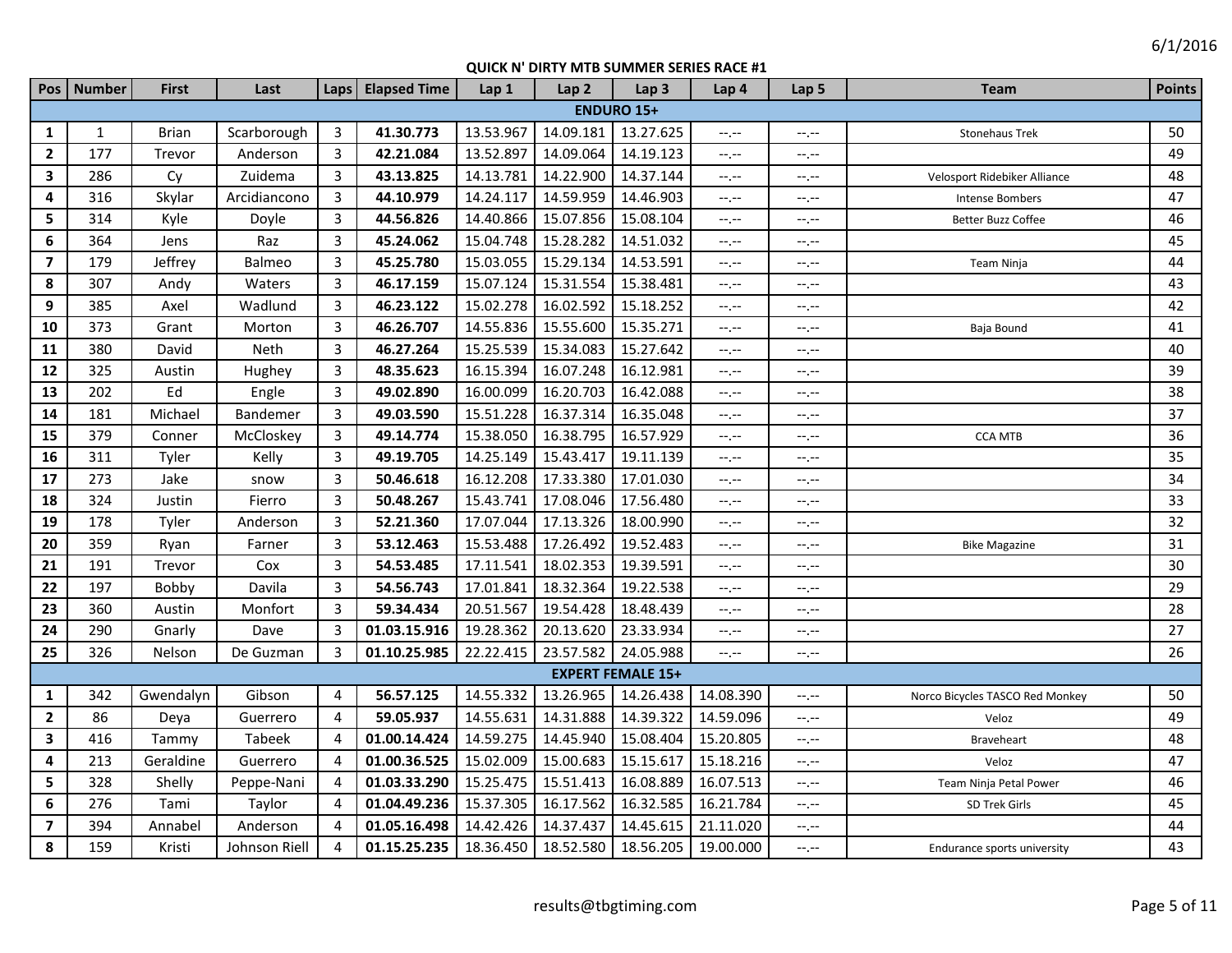| Pos                     | <b>Number</b>            | <b>First</b> | Last             | Laps           | <b>Elapsed Time</b> | Lap <sub>1</sub> | Lap <sub>2</sub> | Lap <sub>3</sub>         | Lap 4     | Lap 5     | <b>Team</b>                  | <b>Points</b> |
|-------------------------|--------------------------|--------------|------------------|----------------|---------------------|------------------|------------------|--------------------------|-----------|-----------|------------------------------|---------------|
|                         |                          |              |                  |                |                     |                  |                  | <b>EXPERT MALE 15-24</b> |           |           |                              |               |
| 1                       | 292                      | Cameron      | Joye             | -5             | 01.07.19.164        | 12.16.952        | 13.27.595        | 13.35.365                | 14.19.626 | 13.39.626 |                              | 50            |
| $\overline{2}$          | 240                      | Seth         | Levy             | 5              | 01.08.11.474        | 12.45.766        | 13.24.077        | 14.13.741                | 14.04.619 | 13.43.271 |                              | 49            |
| $\overline{\mathbf{3}}$ | 327                      | Travis       | Wagner           | 5              | 01.08.24.410        | 12.53.080        | 14.07.835        | 13.51.869                | 13.48.126 | 13.43.500 | Haro                         | 48            |
|                         |                          |              |                  |                |                     |                  |                  | <b>EXPERT MALE 25-36</b> |           |           |                              |               |
| $\mathbf{1}$            | 315                      | Garrison     | Rios             | 5              | 01.02.40.441        | 12.05.772        | 12.38.042        | 12.32.999                | 12.42.460 | 12.41.168 | <b>UCC JW Flooring</b>       | 50            |
| $\overline{2}$          | 392                      | Ryan         | Buerman          | 5              | 01.02.53.668        | 12.06.541        | 12.37.280        | 12.33.597                | 12.42.752 | 12.53.498 | Purely Dental-Ride Cyclery   | 49            |
| $\mathbf{3}$            | 233                      | Jordan       | Lara             | 5              | 01.06.10.505        | 12.16.368        | 13.07.574        | 13.03.283                | 13.56.466 | 13.46.814 |                              | 48            |
| 4                       | 408                      | Stephane     | Roch             | 5              | 01.06.39.576        | 12.41.907        | 13.22.807        | 13.14.949                | 13.32.210 | 13.47.703 | Ninja APX                    | 47            |
| 5                       | 192                      | Ethan        | Cramer           | 5              | 01.10.03.394        | 13.35.878        | 13.55.373        | 14.17.215                | 14.23.156 | 13.51.772 | Cal Coast Bikes              | 46            |
| $\boldsymbol{6}$        | 341                      | Marco        | Amselem          | -5             | 01.13.18.260        | 13.42.141        | 13.52.187        | 14.11.467                | 14.14.888 | 17.17.577 |                              | 45            |
| $\overline{7}$          | 163                      | Fernando     | Marquez          | -5             | 01.15.18.854        | 14.34.388        | 14.42.925        | 15.27.996                | 15.03.252 | 15.30.293 |                              | 44            |
|                         | <b>EXPERT MALE 37-48</b> |              |                  |                |                     |                  |                  |                          |           |           |                              |               |
| 1                       | 383                      | Cesar        | Mora             | -5             | 01.04.26.972        | 12.37.945        | 12.44.631        | 12.56.560                | 13.12.533 | 12.55.303 |                              | 50            |
| $\overline{\mathbf{2}}$ | 244                      | Dan          | Mahlum           | 5              | 01.05.11.270        | 12.15.208        | 13.06.797        | 13.06.115                | 13.24.799 | 13.18.351 | UC Cyclery-JW Floors         | 49            |
| $\overline{\mathbf{3}}$ | 321                      | Ryan         | Hughes           | 5              | 01.08.08.032        | 13.24.481        | 13.26.671        | 13.55.966                | 13.50.659 | 13.30.255 | Ryno Power                   | 48            |
| 4                       | 363                      | Mark         | Painting         | -5             | 01.09.01.421        | 12.47.189        | 13.57.462        | 14.04.759                | 14.18.857 | 13.53.154 |                              | 47            |
| 5                       | 153                      | Marc         | Engelhardt       | -5             | 01.09.10.098        | 13.02.709        | 13.50.252        | 14.00.620                | 13.52.526 | 14.23.991 | Purely Dental-RIDE Cyclery   | 46            |
| $\boldsymbol{6}$        | 309                      | Michael      | Sowinski         | .5             | 01.09.23.262        | 12.59.919        | 13.45.113        | 14.04.575                | 14.00.512 | 14.33.143 | Halo Headband                | 45            |
| $\overline{\mathbf{z}}$ | 260                      | Simon        | planken          | -5             | 01.09.59.938        | 12.59.325        | 13.40.525        | 14.32.949                | 14.39.736 | 14.07.403 | UC Cyclery-JW Floors         | 44            |
| 8                       | 87                       | Alex         | Estrada          | -5             | 01.12.45.675        | 13.38.906        | 13.57.630        | 16.13.024                | 14.17.926 | 14.38.189 | Veloz                        | 43            |
| 9                       | $\overline{2}$           | Jeff         | Meyer            | -5             | 01.14.18.295        | 14.17.852        | 14.44.862        | 14.50.371                | 15.04.115 | 15.21.095 | Team Ninja-BRL Sports        | 42            |
| 10                      | 332                      | Jack         | Gentle           | $\overline{4}$ | 01.13.42.771        | 18.20.517        | 18.04.265        | 18.35.032                | 18.42.957 | $-1, -1$  | <b>Conductor Commerce</b>    | 41            |
| 11                      | 196                      | Ryan         | Dahl             | 3              | 39.00.908           | 12.13.902        | 13.22.658        | 13.24.348                | --,--     | --.--     | <b>WEND Bike</b>             | 40            |
| <b>DNS</b>              | 22                       | Fabio        | <b>Bottalico</b> | $\Omega$       | --.--               | $-1$             | $-1$ .           | $-1$ .                   | $-1$      | $-1, -1$  | Cal Coast Bicycles           | $\mathbf 0$   |
|                         |                          |              |                  |                |                     |                  |                  | <b>EXPERT MALE 49+</b>   |           |           |                              |               |
| $\mathbf{1}$            | 302                      | Johnny       | O Mara           | 5              | 01.02.40.694        | 12.08.250        | 12.34.449        | 12.34.279                | 12.41.251 | 12.42.465 | Team Baghouse Specialized    | 50            |
| $\overline{2}$          | 15                       | Rick         | <b>Bienias</b>   | 5              | 01.04.26.282        | 12.13.901        | 12.41.270        | 12.56.084                | 13.28.442 | 13.06.585 | <b>Black Mountain Cycles</b> | 49            |
| $\mathbf{3}$            | 384                      | Pete         | Tholl            | 5              | 01.06.38.338        | 12.39.573        | 13.25.794        | 13.30.582                | 13.34.892 | 13.27.497 | Purely Dental Ride           | 48            |
| 4                       | 149                      | Steven       | <b>Bates</b>     | -5             | 01.13.55.479        | 13.44.289        | 14.38.991        | 14.54.273                | 14.53.522 | 15.44.404 | UC Cyclery                   | 47            |
| 5                       | 154                      | Steven       | Farner           | -5             | 01.15.05.848        | 14.30.110        | 15.02.834        | 15.11.585                | 15.11.037 | 15.10.282 | Swami s                      | 46            |
| 6                       | 199                      | Deron        | Dodero           | 5              | 01.16.22.261        | 13.42.136        | 13.49.114        | 14.17.211                | 14.28.644 | 20.05.156 | UCCyclery-JW Flooring        | 45            |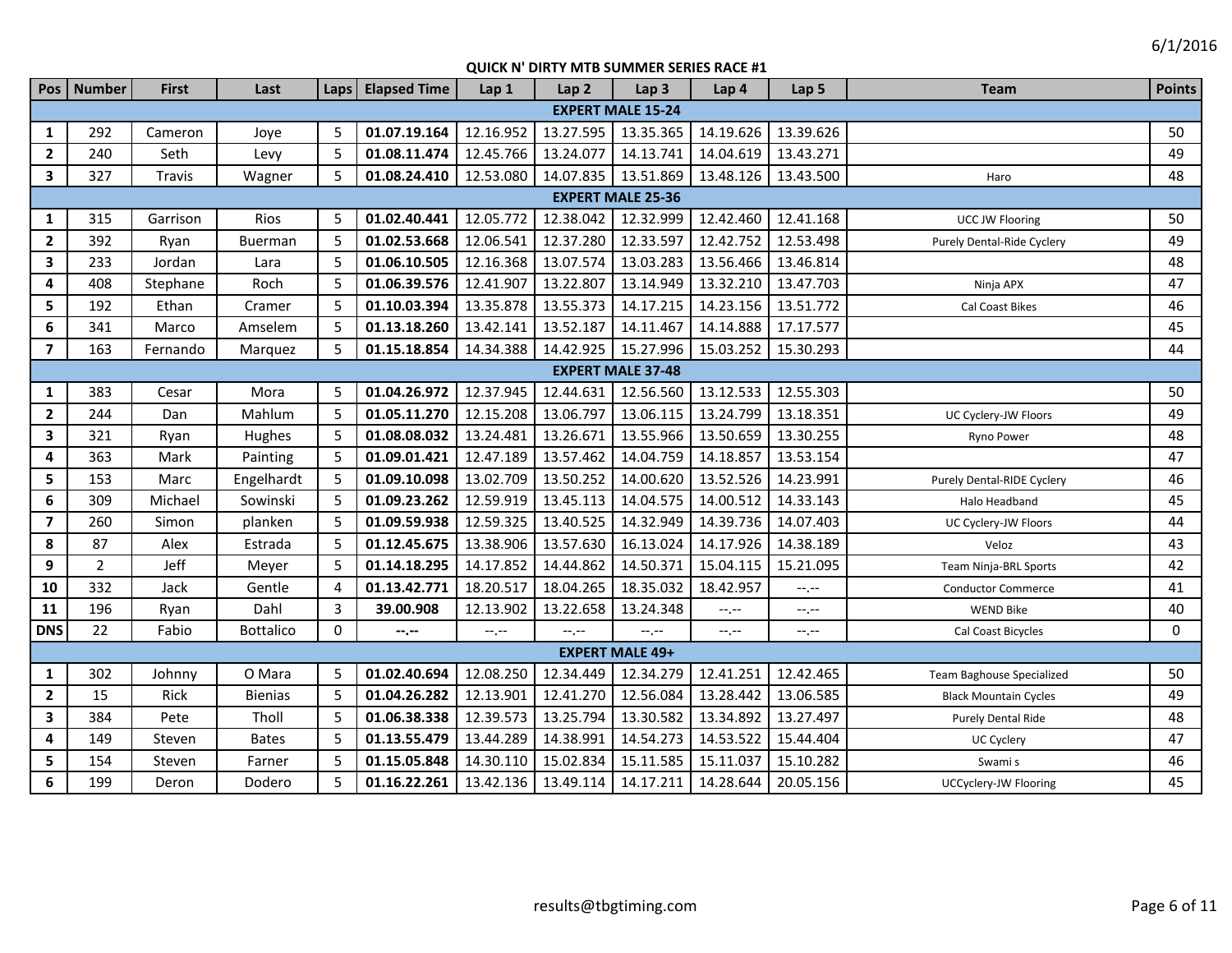|                         | Pos   Number | <b>First</b> | Last       | <b>Laps</b>           | <b>Elapsed Time</b> | Lap 1     | Lap <sub>2</sub> | Lap <sub>3</sub>          | Lap 4       | Lap 5            | <b>Team</b>                      | <b>Points</b> |
|-------------------------|--------------|--------------|------------|-----------------------|---------------------|-----------|------------------|---------------------------|-------------|------------------|----------------------------------|---------------|
|                         |              |              |            |                       |                     |           |                  | <b>MASOCHIST (SS) 15+</b> |             |                  |                                  |               |
| 1                       | 222          | Ryan         | Holdorf    | $\overline{4}$        | 57.04.936           | 13.45.659 | 14.12.569        | 14.31.077                 | 14.35.631   | $-1$ , $-1$      |                                  | 50            |
| $\overline{2}$          | 207          | Cory         | Foster     | $\overline{4}$        | 01.00.40.278        | 14.38.714 | 15.00.449        | 15.34.385                 | 15.26.730   | $-1$ , $-1$      | Oro Valley Bicycle               | 49            |
| $\overline{\mathbf{3}}$ | 217          | Mike         | Henderson  | $\overline{a}$        | 01.03.26.661        | 15.20.539 | 15.59.706        | 16.05.548                 | 16.00.868   | $-1$ , $-1$      | Snap-on Tools                    | 48            |
| 4                       | 173          | Judson       | Allen      | $\boldsymbol{\Delta}$ | 01.07.41.096        | 15.41.698 | 17.45.385        | 16.56.707                 | 17.17.306   | $-1$ , $-1$      |                                  | 47            |
| 5                       | 234          | <b>DAVID</b> | LARSON     | $\overline{a}$        | 01.15.28.957        | 18.03.513 | 19.16.823        | 19.35.400                 | 18.33.221   | $-1$ , $-1$      | <b>POWAY BIKES</b>               | 46            |
| 6                       | 331          | Jake         | Hunt       | $\boldsymbol{\Delta}$ | 01.15.29.139        | 18.18.414 | 18.35.692        | 20.16.197                 | 18.18.836   | $-1$ , $-1$      |                                  | 45            |
|                         |              |              |            |                       |                     |           |                  | SCHOOL BOY 13-15          |             |                  |                                  |               |
| 1                       | 156          | Raulito      | Gutierrez  | 3                     | 46.52.549           | 15.40.169 | 15.27.067        | 15.45.313                 | $-1$        | $-1 - 1 - 1 = 0$ | NinerBikesMexico-RynoPower       | 50            |
| $\overline{2}$          | 294          | Liam         | Donohue    | 3                     | 47.23.924           | 15.34.994 | 15.55.209        | 15.53.721                 | $-1$        | $-1 - 1 - 1 = 0$ |                                  | 49            |
| $\overline{\mathbf{3}}$ | 158          | <b>Nico</b>  | Johnson    | 3                     | 49.24.280           | 17.03.256 | 16.06.487        | 16.14.537                 | $-1$        | $-1$ , $-1$      | Torrey Pines High School         | 48            |
| 4                       | 113          | Mason        | Salazar    | 3                     | 51.10.680           | 17.11.502 | 17.05.215        | 16.53.963                 | $-1$        | $-1, -1$         | Purely Dental Ride Cyclery       | 47            |
| 5                       | 245          | Zach         | Martinez   | 3                     | 53.30.646           | 17.55.936 | 17.52.701        | 17.42.009                 | $-1$        | $-1$ , $-1$      |                                  | 46            |
| 6                       | 215          | Emitt        | Hansen     | 3                     | 54.31.404           | 18.03.334 | 18.14.110        | 18.13.960                 | $-1$        | $-1$ , $-1$      | MC painting                      | 45            |
| $\overline{7}$          | 353          | Hunter       | Kroepel    | 3                     | 57.35.379           | 18.42.415 | 20.15.725        | 18.37.239                 | $-1$ , $-1$ | $-1$ , $-1$      |                                  | 44            |
| 8                       | 230          | <b>Titus</b> | Kelley     | 3                     | 57.44.955           | 14.56.095 | 21.00.146        | 21.48.714                 | $-1$ , $-1$ | $-1 - 1 - 1 = 0$ | So Cal Steamrollers              | 43            |
| 9                       | 317          | Parker       | Goulart    | 3                     | 57.49.267           | 18.34.657 | 19.21.933        | 19.52.677                 | $-1$ , $-1$ | $-1$ , $-1$      | Sierra Bicycle Werks Project 321 | 42            |
| 10                      | 198          | owen         | davis      | 3                     | 58.51.049           | 19.29.269 | 19.24.812        | 19.56.968                 | $--, --$    | $-1, -1$         |                                  | 41            |
| 11                      | 352          | Mason        | Kroepel    | 3                     | 01.03.40.592        | 19.44.603 | 20.48.922        | 23.07.067                 | $-1$ , $-1$ | $-1 - 1 - 1 = 0$ |                                  | 40            |
| 12                      | 49           | Jack         | Miller     | 3                     | 01.06.52.119        | 21.44.000 | 23.35.060        | 21.33.059                 | $-1, -1$    | $-1 - 1 - 1 = 0$ |                                  | 39            |
| 13                      | 296          | Lucas        | Miller     | 3                     | 01.07.16.136        | 20.12.899 | 23.05.193        | 23.58.044                 | $-1$ , $-1$ | $-1 - 1 - 1 = 0$ |                                  | 38            |
| 14                      | 351          | Josh         | Lombardi   | 3                     | 01.07.16.696        | 20.14.281 | 23.04.373        | 23.58.042                 | $-1, -1$    | $--, --$         |                                  | 37            |
| 15                      | 225          | Nigel        | Johnson    | 3                     | 01.17.24.207        | 23.30.308 | 28.20.135        | 25.33.764                 | $-1$ , $-1$ | $-1 - 1 - 1 = 0$ | Solid Foundation Sponsorships    | 36            |
| <b>DNF</b>              | 274          | jake         | snow       | 1                     | 50.03.609           | 50.03.609 | $-1$             | --.--                     | $-1, -1$    | $-1, -1$         |                                  | 0             |
|                         |              |              |            |                       |                     |           |                  | <b>SCHOOL BOY 16-18</b>   |             |                  |                                  |               |
| $\mathbf{1}$            | 275          | Dylan        | Spain      | 4                     | 56.15.265           | 14.13.265 | 13.52.000        | 14.18.109                 | 13.51.891   | $-1$ , $-1$      |                                  | 50            |
| $\overline{2}$          | 261          | Nathan       | Pray       | 4                     | 56.52.708           | 14.01.458 | 14.06.608        | 14.25.637                 | 14.19.005   | $-1$ , $-1$      | Temecula valley composite        | 49            |
| 3                       | 187          | Eric         | Cederquist | 4                     | 01.01.29.069        | 14.50.564 | 15.28.045        | 15.26.364                 | 15.44.096   | $-1, -1$         |                                  | 48            |
| 4                       | 381          | Sean         | Page       | 3                     | 54.23.322           | 21.39.762 | 16.12.247        | 16.31.313                 | $-1$ , $-1$ | $-1 - 1 - 1 = 0$ |                                  | 47            |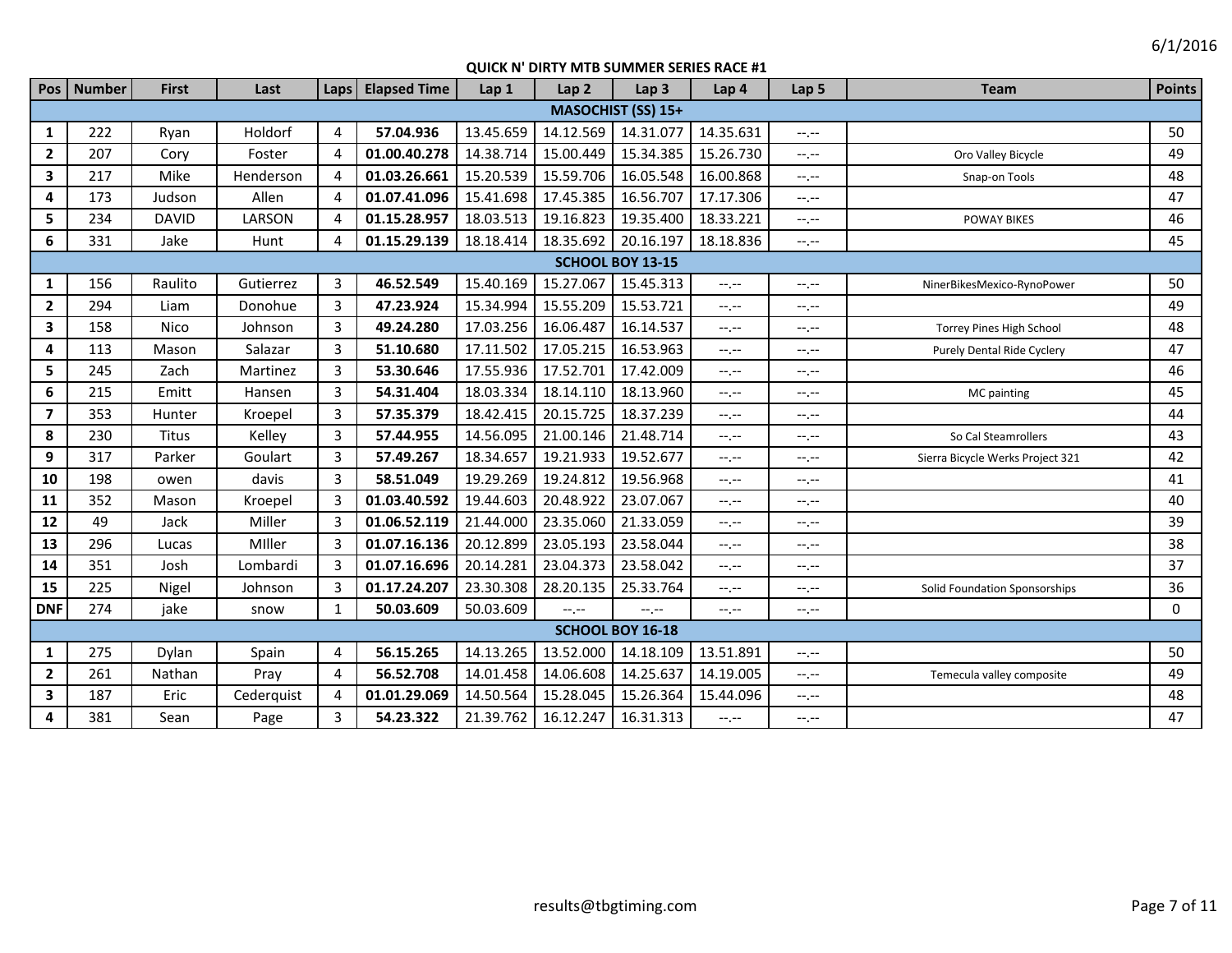| Pos                      | <b>Number</b> | <b>First</b>   | Last           | <b>Laps</b>                 | <b>Elapsed Time</b> | Lap <sub>1</sub> | Lap <sub>2</sub> | Lap <sub>3</sub>        | Lap <sub>4</sub> | Lap <sub>5</sub> | <b>Team</b>                                          | <b>Points</b> |
|--------------------------|---------------|----------------|----------------|-----------------------------|---------------------|------------------|------------------|-------------------------|------------------|------------------|------------------------------------------------------|---------------|
|                          |               |                |                |                             |                     |                  |                  | <b>SPORT FEMALE 15+</b> |                  |                  |                                                      |               |
| 1                        | 36            | Alyssa         | Eikmeier       | 3                           | 45.25.797           | 15.03.755        | 15.02.415        | 15.19.627               | $-1 - 1 - 1 = 0$ | $-1$             |                                                      | 50            |
| $\overline{2}$           | 415           | McKenzie       | Steiner        | 3                           | 47.13.758           | 15.23.749        | 15.46.392        | 16.03.617               | $-1, -1$         | $-1, -1$         | <b>Holliday Rock</b>                                 | 49            |
| $\mathbf{3}$             | 248           | Shea           | McNanie        | 3                           | 47.43.414           | 15.55.055        | 15.52.006        | 15.56.353               | $-1$ .           | $-1 - 1 - 1 = 0$ |                                                      | 48            |
| 4                        | 329           | Julie          | Warner         | 3                           | 49.44.313           | 16.16.003        | 16.52.084        | 16.36.226               | $-1$ , $-1$      | $-1, -1$         | Halo Headband                                        | 47            |
| 5                        | 238           | Kylie          | LENNOX         | 3                           | 51.03.631           | 16.21.847        | 13.44.320        | 20.57.464               | $-1$ , $-1$      | $-1$ , $-1$      | <b>GOHS MTB team</b>                                 | 46            |
| 6                        | 349           | Trina          | Psenicnik      | 3                           | 51.12.716           | 17.31.317        | 16.51.907        | 16.49.492               | $-1$ , $-1$      | $-1, -1$         | Groove Nytro                                         | 45            |
| $\overline{7}$           | 193           | Leah           | Crane          | $\overline{3}$              | 51.46.434           | 17.06.379        | 17.09.288        | 17.30.767               | $-1$ , $-1$      | $-1$ , $-1$      | Swamis                                               | 44            |
| 8                        | 377           | Melissa        | Slade          | 3                           | 51.56.298           | 16.49.320        | 17.36.787        | 17.30.191               | $-1$ , $-1$      | $-1$ , $-1$      |                                                      | 43            |
| 9                        | 287           | Lisa           | Festa          | 3                           | 52.48.872           | 17.04.838        | 17.53.739        | 17.50.295               | $-1$ , $-1$      | $-1, -1$         |                                                      | 42            |
| 10                       | 336           | Ana            | Montalvan      | 3                           | 54.04.083           | 17.18.782        | 18.04.818        | 18.40.483               | $-1$ .           | $-1$             |                                                      | 41            |
| 11                       | 251           | Danielle       | Newton         | 3                           | 55.47.024           | 17.28.948        | 19.03.968        | 19.14.108               | $-1$ , $-1$      | $-1$ , $-1$      | Haro Bikes                                           | 40            |
| 12                       | 312           | Claire         | Wodzien        | 3                           | 56.41.670           | 21.46.012        | 17.19.490        | 17.36.168               | $-1 - 1 - 1 = 0$ | $-1$             |                                                      | 39            |
| <b>DNS</b>               | 403           | Julie          | English        | 0                           | $-2.7 -$            | $-1.1 - 1.0$     | $-1 - 1 - 1 = 0$ | $-1, -1$                | $-1$ , $-1$      | $-1$             | Sierra Eastside Racing                               | 0             |
|                          |               |                |                |                             |                     |                  |                  | <b>SPORT MALE 15-24</b> |                  |                  |                                                      |               |
| 1                        | 387           | Parker         | <b>Burgett</b> | 4                           | 53.32.172           | 12.56.976        | 13.25.261        | 13.53.958               | 13.15.977        | $-1$ , $-1$      | 387 Racing                                           | 50            |
| $\overline{2}$           | 161           | <b>Brandon</b> | Kooiman        | 4                           | 53.35.207           | 13.03.830        | 13.16.756        | 13.59.930               | 13.14.691        | $-1$ , $-1$      | Lauf Forks-Trucker Co-Bike Fetish-Temecula Composite | 49            |
| 3                        | 283           | Samuel         | Weber          | 4                           | 53.38.574           | 12.59.219        | 13.24.623        | 13.53.911               | 13.20.821        | $-1$ , $-1$      | Ryno Power                                           | 48            |
| 4                        | 204           | Ryan           | Ferragamo      | 4                           | 53.40.124           | 12.59.354        | 13.20.254        | 14.00.904               | 13.19.612        | $-1$ , $-1$      | Centre City Cycles                                   | 47            |
| 5                        | 298           | Cole           | Feine          | 4                           | 55.58.903           | 13.26.316        | 14.00.671        | 14.16.067               | 14.15.849        | $-1, -1$         | Intense Cycles 100 Percent Ryno Power Jax Bicycles   | 46            |
| 6                        | 128           | Tony           | Dickey-Rubio   | 4                           | 58.26.448           | 14.24.345        | 14.31.041        | 14.44.701               | 14.46.361        | $-1$ , $-1$      | Poway Bicycle                                        | 45            |
| $\overline{\phantom{a}}$ | 285           | Steven         | Williams       | $\overline{a}$              | 01.02.20.448        | 15.00.166        | 15.30.923        | 15.59.558               | 15.49.801        | $-1$ , $-1$      | Poway Bicycles                                       | 44            |
| 8                        | 194           | Alex           | Crisostomo     | $\boldsymbol{\vartriangle}$ | 01.03.26.287        | 14.59.426        | 15.45.316        | 16.15.471               | 16.26.074        | $-1 - 1 - 1 = 0$ |                                                      | 43            |
| 9                        | 339           | Samuel         | Montalvan      | 4                           | 01.11.48.479        | 16.41.878        | 17.19.638        | 18.21.094               | 19.25.869        | $-1$ , $-1$      |                                                      | 42            |
| 10                       | 277           | Jared          | Tomasek        | 3                           | 46.30.646           | 14.48.832        | 15.38.211        | 16.03.603               | $-1$ , $-1$      | $-1$ , $-1$      |                                                      | 41            |
| <b>DNS</b>               | 174           | Abdulaziz      | AlRashed       | $\Omega$                    | $-1 - 1 - 1 = 0$    | $-1, -1$         | $-1, -1$         | $-1, -1$                | $-1, -1$         | $-1, -1$         | <b>Kuwait National Team</b>                          | 0             |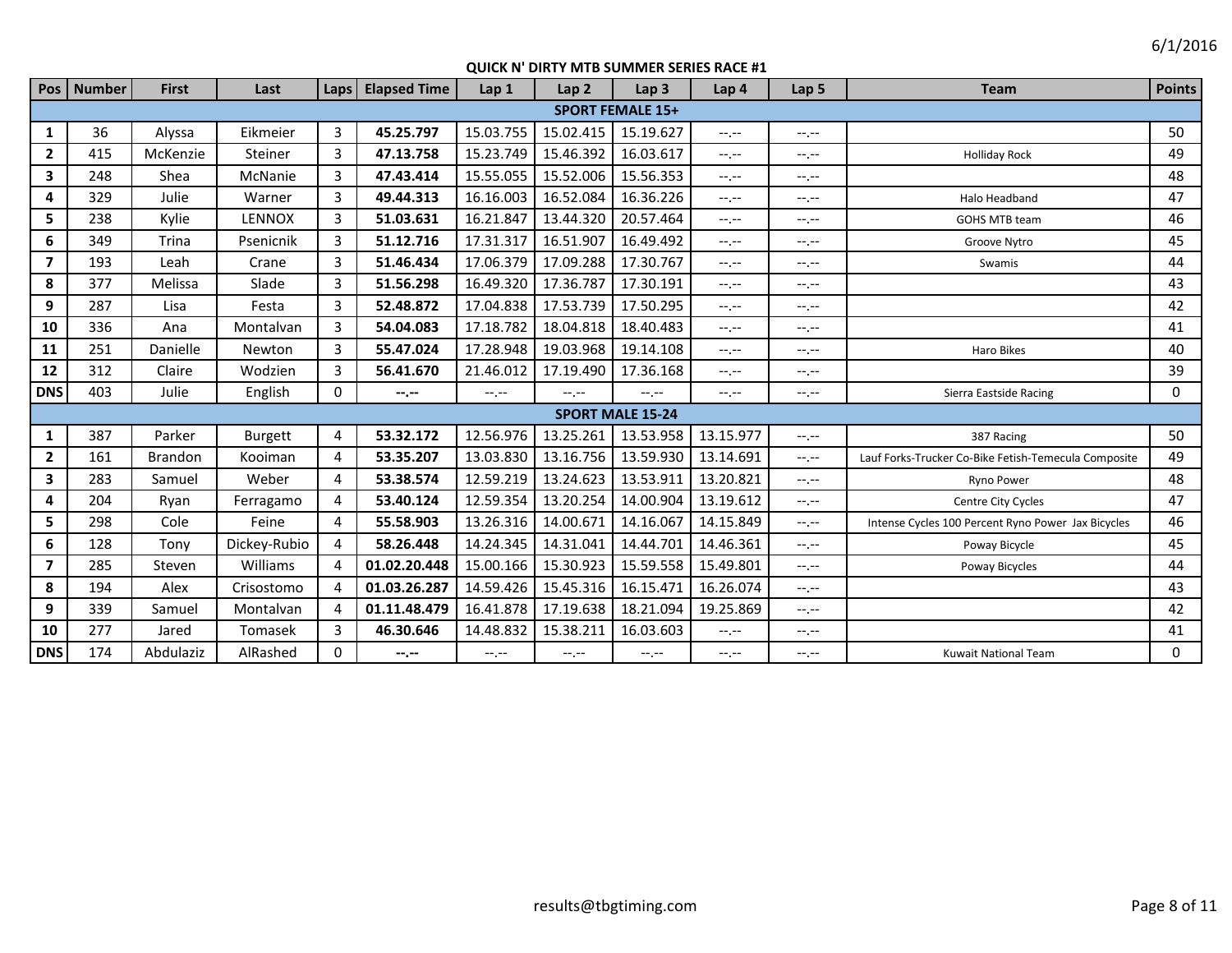|                         | Pos   Number | <b>First</b> | Last      | Laps                  | <b>Elapsed Time</b> | Lap <sub>1</sub> | Lap <sub>2</sub> | Lap <sub>3</sub>        | Lap <sub>4</sub> | Lap <sub>5</sub> | <b>Team</b>                                 | <b>Points</b> |
|-------------------------|--------------|--------------|-----------|-----------------------|---------------------|------------------|------------------|-------------------------|------------------|------------------|---------------------------------------------|---------------|
|                         |              |              |           |                       |                     |                  |                  | <b>SPORT MALE 25-36</b> |                  |                  |                                             |               |
| 1                       | 410          | Gilberto     | Rodriguez | 4                     | 55.12.055           | 13.18.890        | 13.47.462        | 14.04.071               | 14.01.632        | $-1.1 -$         | Niner Baja Desert King                      | 50            |
| $\overline{2}$          | 374          | Jared        | Rios      | 4                     | 56.22.717           | 14.06.796        | 14.01.271        | 14.15.141               | 13.59.509        | $-1 - 1 - 1 = 0$ |                                             | 49            |
| $\overline{\mathbf{3}}$ | 231          | Bryan        | Kwan      | 4                     | 56.27.314           | 14.06.052        | 14.02.000        | 14.18.205               | 14.01.057        | $-1.1 -$         | <b>Moment Bicycles</b>                      | 48            |
| 4                       | 402          | Christian    | Vizcaya   | 4                     | 57.00.367           | 14.08.216        | 14.11.383        | 14.42.756               | 13.58.012        | $-1 - 1 - 1 = 0$ | <b>Channel MTB</b>                          | 47            |
| 5.                      | 358          | Adam         | Watkins   | 4                     | 57.03.042           | 14.17.244        | 13.56.228        | 14.47.613               | 14.01.957        | $-1 - 1 - 1 = 0$ | Mike Mag                                    | 46            |
| 6                       | 386          | Austin       | Kruisheer | 4                     | 58.47.665           | 14.10.907        | 14.42.648        | 15.10.184               | 14.43.926        | $-1$ , $-1$      | <b>SDBC</b>                                 | 45            |
| 7                       | 28           | Robert       | Campbell  | 4                     | 59.40.269           | 14.12.321        | 15.00.894        | 15.14.430               | 15.12.624        | $-1.1 -$         |                                             | 44            |
| 8                       | 152          | Martin       | Downer    | 4                     | 59.43.499           | 14.18.503        | 14.32.449        | 16.08.326               | 14.44.221        | $-1 - 1 - 1 = 0$ | Substance-TheBikeShop-RYNO POWER-Cannondale | 43            |
| 9                       | 266          | Brian        | Sammuli   | Δ                     | 01.00.18.995        | 14.17.249        | 15.04.686        | 15.50.023               | 15.07.037        | $-1.1 - 1.0$     |                                             | 42            |
| 10                      | 147          | Christian    | Preciado  | 4                     | 01.01.32.633        | 14.48.843        | 15.38.414        | 15.28.890               | 15.36.486        | $-1.1 -$         | Biciterra-Tersa X3 Management               | 41            |
| 11                      | 340          | Brandon      | Hearn     | Δ                     | 01.02.11.770        | 15.20.094        | 15.09.356        | 15.25.418               | 16.16.902        | $-1.1 -$         | <b>KHS</b>                                  | 40            |
| 12                      | 218          | Ricardo      | Herrera   | 4                     | 01.02.18.114        | 14.51.795        | 15.38.783        | 15.40.442               | 16.07.094        | $-1.1 -$         |                                             | 39            |
| 13                      | 323          | Jeff         | Konicke   | Δ                     | 01.02.39.409        | 14.53.881        | 15.29.266        | 16.07.719               | 16.08.543        | $-- - - -$       |                                             | 38            |
| 14                      | 395          | Wes          | Bochner   | 4                     | 01.04.35.878        | 15.07.238        | 16.06.117        | 16.25.471               | 16.57.052        | $-1 - 1 - 1 = 0$ |                                             | 37            |
| 15                      | 388          | Chris        | McDonald  | 4                     | 01.06.46.820        | 16.28.465        | 16.37.181        | 16.41.415               | 16.59.759        | $-1 - 1 - 1 = 0$ |                                             | 36            |
| 16                      | 399          | Roberto      | Montero   | 4                     | 01.07.55.957        | 16.32.175        | 17.55.288        | 16.43.698               | 16.44.796        | $-1.1 -$         | Club Enduro                                 | 35            |
| 17                      | 396          | Nathan       | Sprankles | $\boldsymbol{\Delta}$ | 01.08.00.440        | 16.10.338        | 16.41.176        | 17.31.422               | 17.37.504        | $--, --$         |                                             | 34            |
| 18                      | 335          | George       | Kovach    | $\boldsymbol{\Delta}$ | 01.14.12.189        | 17.22.262        | 18.39.761        | 19.08.052               | 19.02.114        | $-1$ , $-1$      | Poway Bicycles                              | 33            |
| 19                      | 405          | Keaton       | Kovatek   | 3                     | 01.00.33.755        | 18.00.017        | 19.38.110        | 22.55.628               | $-1 - 1 - 1 = 0$ | $-1 - 1 - 1 = 0$ |                                             | 32            |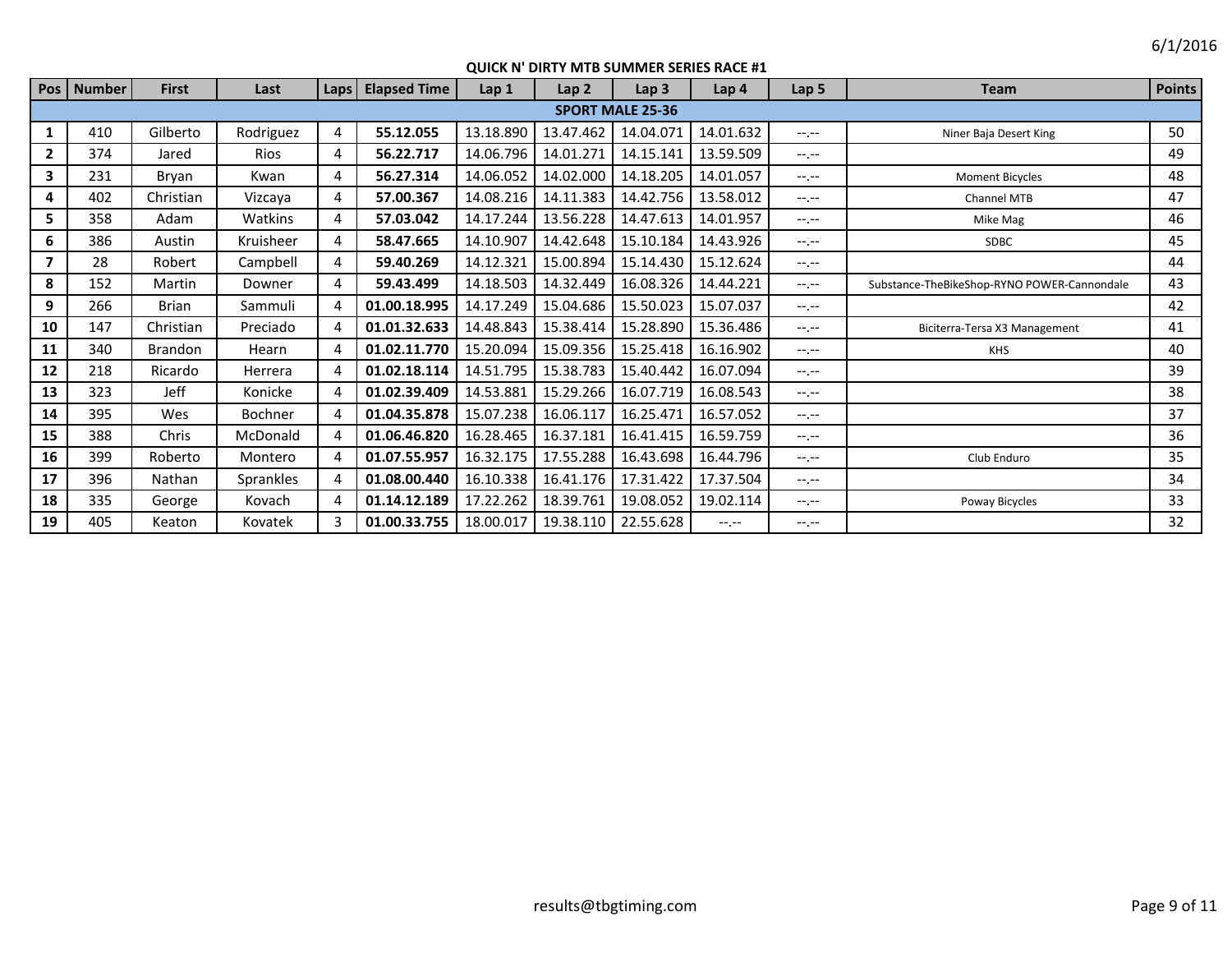| Pos                     | <b>Number</b> | <b>First</b>   | Last        | Laps           | <b>Elapsed Time</b> | Lap 1       | Lap <sub>2</sub> | Lap <sub>3</sub>        | Lap <sub>4</sub>              | Lap <sub>5</sub> | <b>Team</b>                    | <b>Points</b>  |
|-------------------------|---------------|----------------|-------------|----------------|---------------------|-------------|------------------|-------------------------|-------------------------------|------------------|--------------------------------|----------------|
|                         |               |                |             |                |                     |             |                  | <b>SPORT MALE 37-48</b> |                               |                  |                                |                |
| $\mathbf{1}$            | 378           | Mike           | McChaney    | 4              | 56.22.091           | 13.50.717   | 14.14.487        | 14.17.813               | 13.59.074                     | $-1$ . $-1$      | <b>Impact Racing</b>           | 50             |
| $\overline{2}$          | 169           | eric           | reed        | 4              | 57.31.575           | 14.17.243   | 14.16.000        | 14.20.497               | 14.37.835                     | $-1$ . $-1$      |                                | 49             |
| $\overline{\mathbf{3}}$ | 369           | Ryan           | Hevener     | 4              | 58.21.544           | 14.17.267   | 14.01.703        | 14.56.527               | 15.06.047                     | $-1$ . $-1$      |                                | 48             |
| 4                       | 167           | John           | Paladino    | 4              | 58.45.382           | 13.59.165   | 14.51.384        | 15.17.656               | 14.37.177                     | $-1 - 1 - 1 = 0$ |                                | 47             |
| 5                       | 168           | Rob            | Parsons     | 4              | 58.57.023           | 14.40.195   | 14.33.367        | 14.56.312               | 14.47.149                     | $-1$ . $-1$      | Poway Bike Shop                | 46             |
| 6                       | 393           | Eddie          | Zimmerman   | 4              | 59.15.038           | 13.29.577   | 14.00.063        | 17.50.636               | 13.54.762                     | --,--            | Veloz                          | 45             |
| $\overline{\mathbf{z}}$ | 400           | Eric           | Herrera     | 4              | 01.00.17.440        | 14.06.809   | 15.13.143        | 15.14.466               | 15.43.022                     | $-1, -1$         |                                | 44             |
| 8                       | 172           | Erick          | Aldrich     | 4              | 01.00.55.989        | 14.38.366   | 15.17.849        | 15.27.085               | 15.32.689                     | $-1$ , $-1$      | Celo Pacific                   | 43             |
| 9                       | 370           | Ernie          | Escobar     | $\overline{4}$ | 01.01.15.424        | 15.11.179   | 15.10.257        | 15.25.291               | 15.28.697                     | $-1 - 1 - 1 = 0$ | Sockguy                        | 42             |
| 10                      | 367           | Dustin         | Summerville | $\overline{4}$ | 01.01.19.559        | 14.48.842   | 14.56.927        | 15.50.627               | 15.43.163                     | $-1, -1$         |                                | 41             |
| 11                      | 333           | Seth           | Graham      | $\overline{4}$ | 01.02.11.657        | 15.59.193   | 15.16.400        | 15.22.287               | 15.33.777                     | $-1 - 1 - 1 = 0$ | Wattue Ink                     | 40             |
| 12                      | 398           | Damian         | Hiley       | $\overline{4}$ | 01.02.19.896        | 15.26.048   | 15.37.916        | 15.30.513               | 15.45.419                     | $-1$ , $-1$      | Desert King                    | 39             |
| 13                      | 346           | Paul           | Thompson    | 4              | 01.02.23.003        | 15.21.315   | 15.27.549        | 15.41.793               | 15.52.346                     | $-1$ .           |                                | 38             |
| 14                      | 265           | <b>Brian</b>   | Salisbury   | 4              | 01.02.25.411        | 14.59.411   | 15.35.445        | 15.50.914               | 15.59.641                     | $-1$ , $-1$      | Witches                        | 37             |
| 15                      | 288           | Mauro          | Figueroa    | 4              | 01.02.56.967        | 15.07.073   | 16.04.537        | 16.07.466               | 15.37.891                     | --,--            | Wife REB                       | 36             |
| 16                      | 151           | Carlos         | Cortes      | $\overline{4}$ | 01.03.13.180        | 15.23.730   | 15.46.124        | 16.04.892               | 15.58.434                     | $-1$ , $-1$      |                                | 35             |
| 17                      | 236           | David          | Lawson      | $\overline{4}$ | 01.03.14.632        | 15.27.065   | 15.36.092        | 16.18.127               | 15.53.348                     | --.--            | Celo Pacific                   | 34             |
| 18                      | 256           | Sergio         | Pena        | 4              | 01.03.26.940        | 14.59.412   | 15.52.644        | 16.23.607               | 16.11.277                     | $-1$ . $-1$      | Poway Bikeshop                 | 33             |
| 19                      | 357           | Adam           | Seitman     | $\overline{4}$ | 01.04.00.537        | 15.32.137   | 16.04.200        | 16.21.399               | 16.02.801                     | $-1, -1$         |                                | 32             |
| 20                      | 237           | <b>Brad</b>    | Lenahan     | $\overline{4}$ | 01.04.07.085        | 15.31.078   | 16.13.751        | 16.08.592               | 16.13.664                     | $-1$ .           |                                | 31             |
| 21                      | 397           | Luis           | Perez       | $\overline{4}$ | 01.05.03.659        | 15.45.313   | 16.34.591        | 16.09.641               | 16.34.114                     | $-1$ . $-1$      | Desert King                    | 30             |
| 22                      | 414           | Derek          | Steiner     | $\overline{4}$ | 01.06.13.025        | 16.41.242   | 15.45.128        | 16.10.286               | 17.36.369                     | $-1, -1$         | Adams Ave                      | 29             |
| 23                      | 289           | Luis           | Viscarra    | $\overline{4}$ | 01.06.25.265        | 16.30.925   | 16.25.923        | 16.40.515               | 16.47.902                     | $-1, -1$         | Wife                           | 28             |
| 24                      | 186           | Greeyvin       | Camacho     | $\overline{4}$ | 01.07.33.770        | 16.01.406   | 16.23.388        | 17.52.089               | 17.16.887                     | $-1$ . $-1$      |                                | 27             |
| 25                      | 356           | Jose           | Aguilar     | $\overline{4}$ | 01.08.19.589        | 16.10.333   | 16.57.198        | 18.09.042               | 17.03.016                     | $-1$ . $-1$      | Salmones                       | 26             |
| 26                      | 411           | David          | Hernandez   | $\overline{4}$ | 01.09.21.234        | 16.44.211   | 17.30.513        | 17.15.107               | 17.51.403                     | $-1$             | Toyota of Escondido            | 25             |
| 27                      | 345           | John           | Shepherd    | $\overline{4}$ | 01.11.23.375        | 17.00.600   | 17.09.178        | 18.00.000               | 19.13.597                     | $-1$             | <b>SDBC</b>                    | 24             |
| 28                      | 282           | Miki           | Vuckovich   | $\overline{4}$ | 01.14.27.780        | 17.02.650   | 16.34.555        | 21.16.296               | 19.34.279                     | --,--            | San Diego Bicycle Club         | 23             |
| 29                      | 419           | Raymundo       | Marquez     | $\overline{4}$ | 01.17.26.000        | <b>NLD</b>  | <b>NLD</b>       | <b>NLD</b>              | <b>NLD</b>                    | --,--            |                                | 22             |
| <b>DNF</b>              | 337           | James          | Brown       | 3              | 42.23.731           | 11.32.218   | 15.26.360        | 15.25.153               | $\rightarrow$ , $\rightarrow$ | $-1$             | Coyotes                        | $\mathbf 0$    |
| <b>DNF</b>              | 166           | Ben            | Moshier     | 3              | 01.08.24.693        | 31.41.702   | 17.56.163        | 18.46.828               | $-1$                          | --,--            |                                | $\overline{0}$ |
| <b>DNS</b>              | 210           | <b>TRISTAN</b> | GONZALEZ    | $\mathbf 0$    | --.--               | --.--       | --.--            | --.--                   | $-1, -1$                      | $-1$ . $-1$      |                                | 0              |
| <b>DNS</b>              | 227           | Chris          | Jones       | $\Omega$       | $-2 - 1$            | $-1$ , $-1$ | $-1, -1$         | $-1$                    | $-1$ , $-1$                   | $-1$ , $-1$      | Pure Ride Cycles - Lake Forest | 0              |